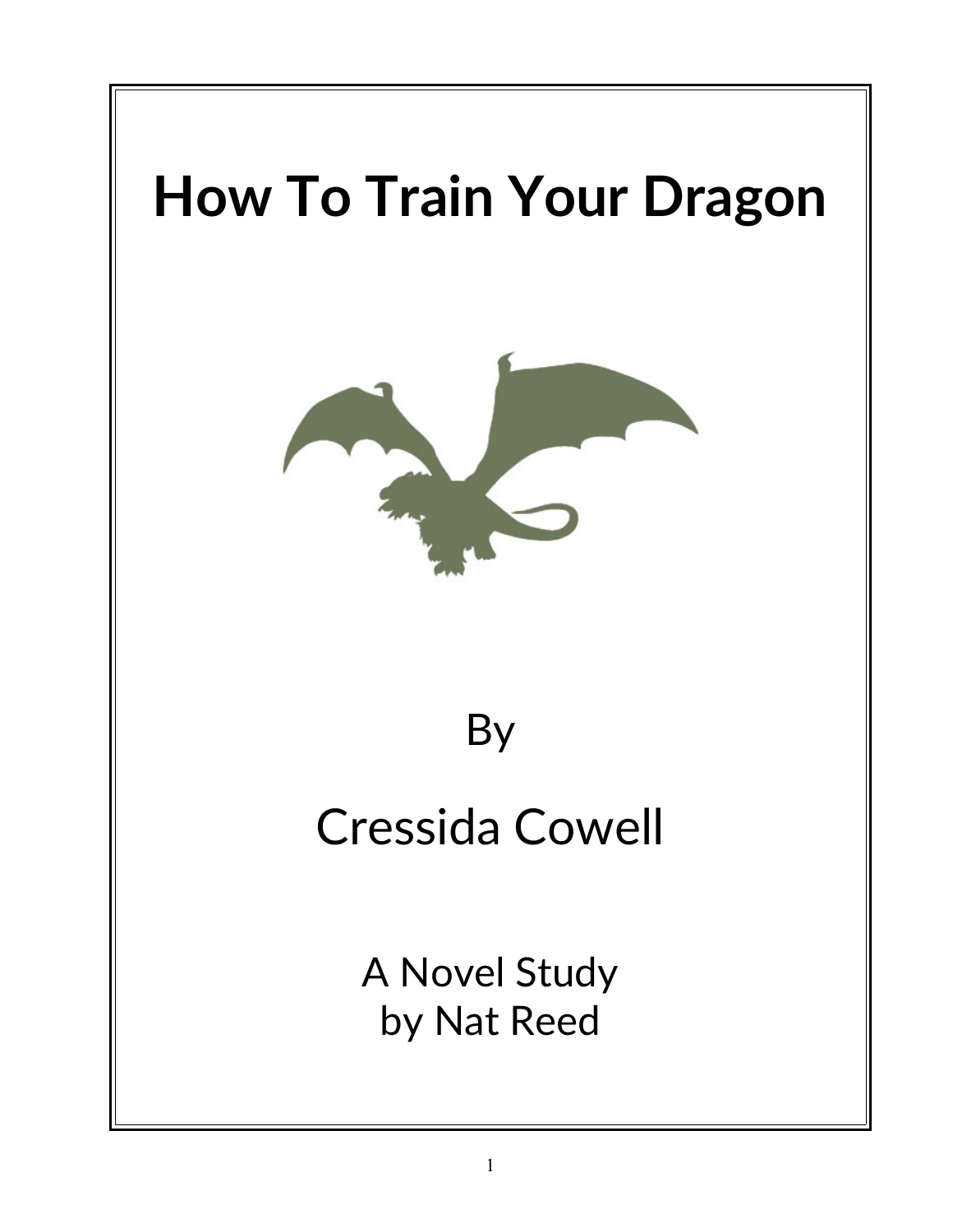*By Cressida Cowell*



## **Table of Contents**

| <b>Suggestions and Expectations</b> | 3 |
|-------------------------------------|---|
|                                     |   |
| List of Skills                      | 4 |
|                                     |   |
| Synopsis / Author Biography         | 5 |
|                                     |   |
| <b>Student Checklist</b>            | 6 |
|                                     |   |
| Reproducible Student Booklet        |   |
|                                     |   |
| Answer Key                          |   |
|                                     |   |

**About the author:** Nat Reed was a member of the teaching profession for more than 35 years. He was a full-time instructor at Trent University in the Teacher Education Program for nine years. For more information on his work and literature, visit [novelstudies.org.](http://www.novelstudies.org/)

> Copyright © 2012 Nat Reed Revisions Completed in 2021 All rights reserved by author. Permission to copy for single classroom use only. Electronic distribution limited to single classroom use only. Not for public display.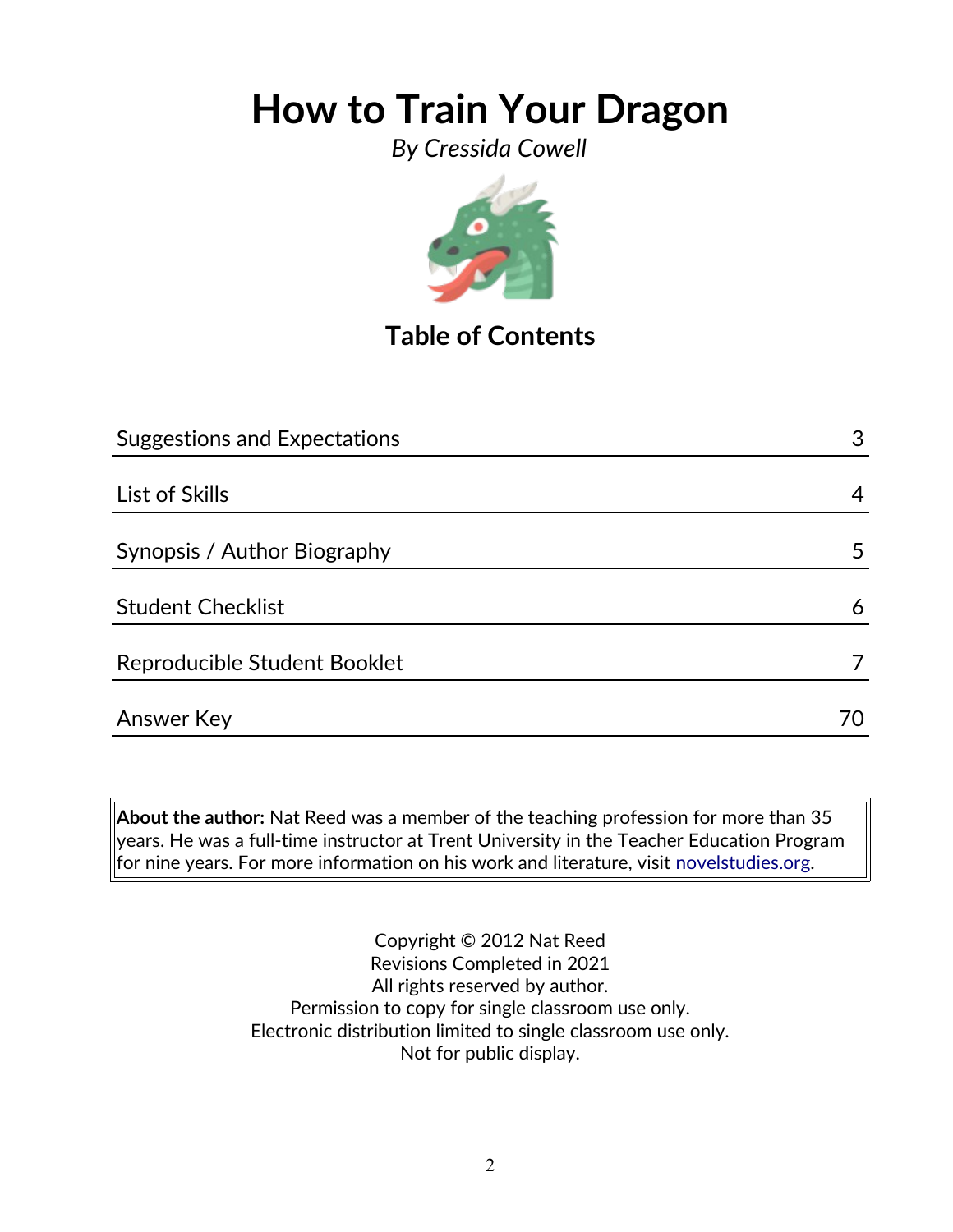*By Cressida Cowell*



### **Suggestions and Expectations**

This curriculum unit can be used in a variety of ways. Each chapter of the novel study focuses on two chapters of *How to Train Your Dragon* and is comprised of these activities:

- Before You Read
- Vocabulary Building
- Comprehension Questions
- Language and Extension Activities

A **portfolio cover** (p.7) as well as a **Checklist** (p.6) are included so that students may track of their completed work.

**Every activity need not be completed by all students.** 

### **Links with the Common Core Standards (U.S.)**

Many of the activities included in this curriculum unit are supported by the Common Core Standards. For instance the *Reading Standards for Literature, Grade 5*, makes reference to

a) determining the meaning of words and phrases. . . including figurative language;

- b) explaining how a series of chapters fits together to provide the overall structure;
- c) compare and contrast two characters;
- d) determine how characters … respond to challenges;
- e) drawing inferences from the text;
- f) determining a theme of a story . . . **and many others.**

**Themes** which may be taught in conjunction with the novel include: bravery and cowardice, peer pressure / bullying; Vikings; dragons; Norse/pagan mythology; selflessness; adjusting to new and difficult circumstances.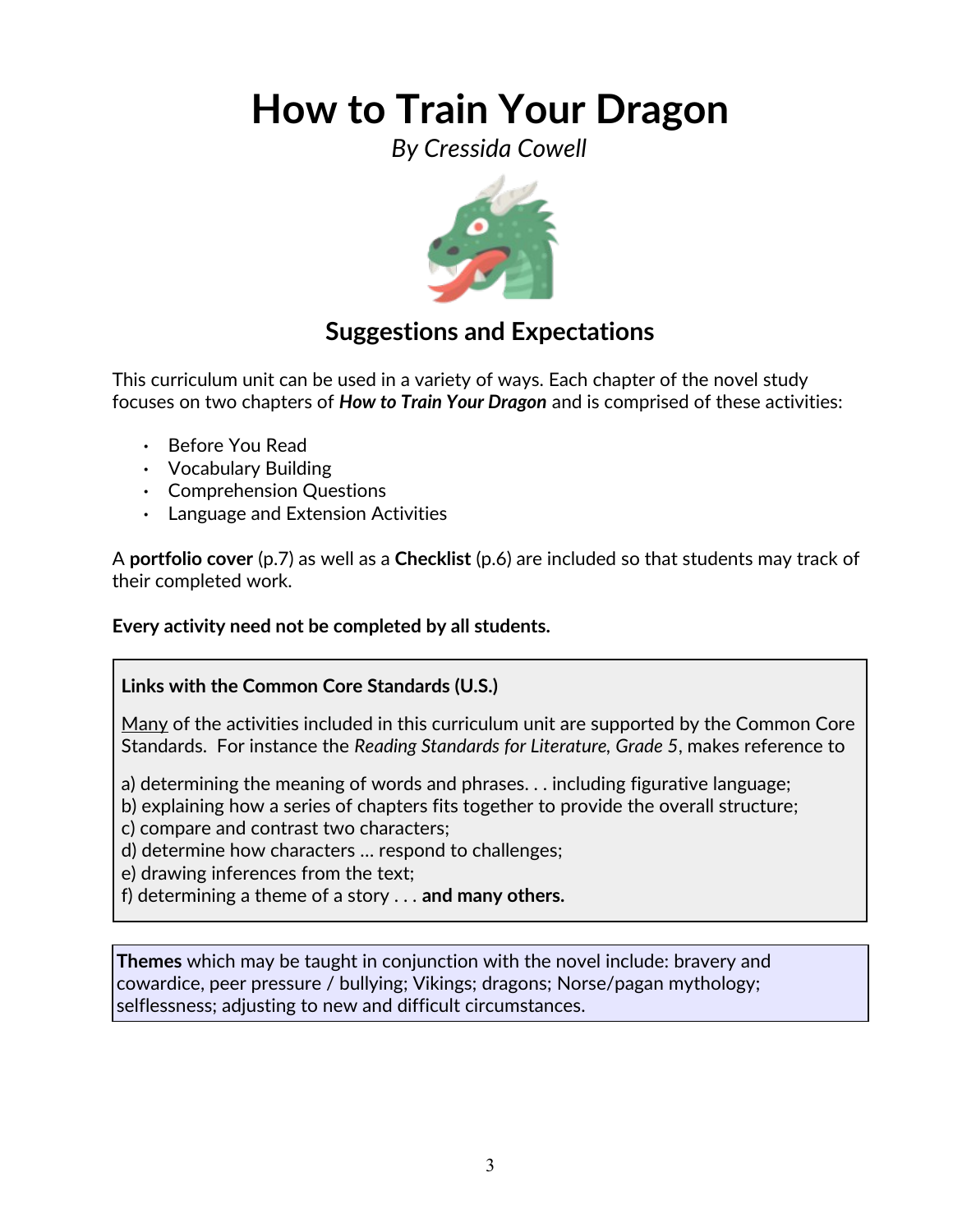*By Cressida Cowell*

## **List of Skills**

#### **Vocabulary Development**

- 1. Locating descriptive words/phrases 8. Use of singular / plural noun
- 
- 3. Identifying/creating *personification* 10. Identifying parts of speech
- 4. Use of capitals and punctuation 11. Determining alphabetical order
- 
- 
- 7. Identifying / creating a *simile*

#### **Setting Activities**

1. Summarize the details of a setting

#### **Plot Activities**

- 1. Complete a *time line* of events 3. Identify the climax of a novel
- 2. Identify conflict in the story 4. Identify *cliffhangers*

#### **Character Activities**

- 
- 2. Compare characters

#### **Creative and Critical Thinking**

- 
- 
- 

#### **Art Activities**

- 1. Design a cover for the novel 3. Sketch a picture.
- 
- 
- 2. Listing synonyms & antonyms 9. Identifying examples of *sarcasm*
	-
	-
- 5. Identifying syllables 12. Identification of root words
- 6. Listing compound words 13. Identifying / creating *alliteration*

- 
- 
- 1. Determine character traits 3. Relating personal experiences
- 1. Research 2. Conduct an interview
- 2. Write a newspaper article 5. Write about personal feelings
- 3. Write a letter to a friend 6. Write a review of the novel
	-
- 2. Create a Storyboard 2. Create an Information Card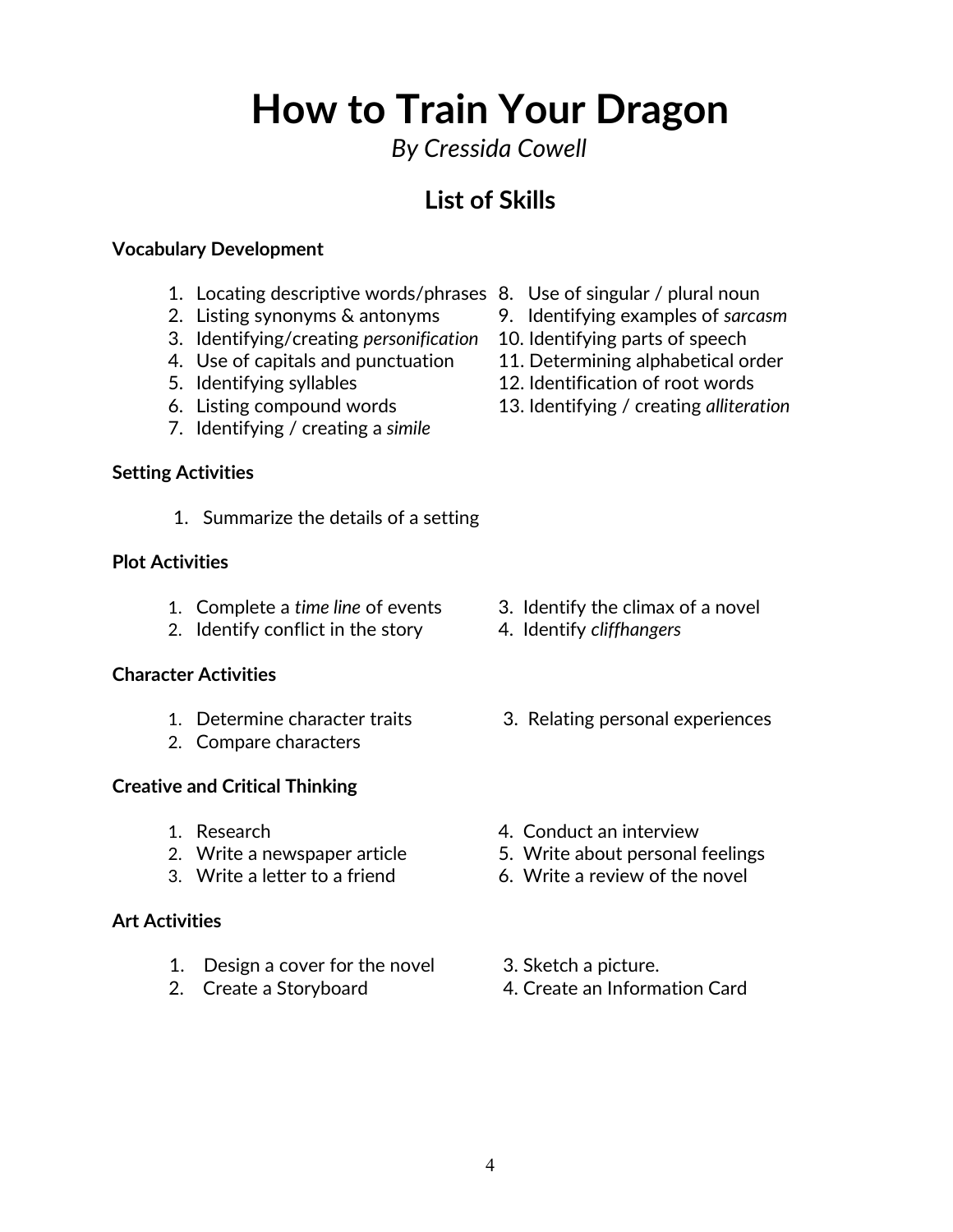*By Cressida Cowell*

### **Synopsis**

 **How to Train Your Dragon** is the exciting adventure about Hiccup, the son of Viking chief, Stoick the Vast, who is assigned the task of capturing his own baby dragon as a rite of passage. The exercise proves to be somewhat of a nightmare for Hiccup, who manages to capture only a small, toothless dragon which ends up being almost impossible to train. Ridiculed by his nemesis Snotlout, Hiccup does everything he can to get his dragon, Toothless, to obey - to no avail. When Toothless causes the boys to fail their next rite of passage, Hiccup and all of his companions are sentenced to be exiled from the community. Hiccup's fortunes change for the better, however, when an immense dragon, the Green Death washes up on the shores of their island. Because Hiccup can speak *dragonese*, and all other measures have failed, he is called upon to try to negotiate terms with the monster. His first overtures with the Green Death meet with failure, but when a second humungous dragon appears, Hiccup and his cohorts precipitate a fight to the death between the two. In the great final battle Toothless saves Hiccup from being devoured by the mortally wounded Green Death; the dragon is slain, and Hiccup and Toothless declared heroes.

#### **Author Biography** *Cressida Cowell*

I grew up in London and on a small, uninhabited island off the west coast of Scotland. The island had no roads, houses or electricity. The name of the island is a secret, but it was such a small island it wasn't really big enough to have a name at all. There were no roads or shops, just a storm-blown, windy wilderness of sea-birds and heather.



When I was four, my family would be dropped

off like castaways on the island by a local boatman and picked up again two weeks later. In those days there were no mobile phones, so we had absolutely no way of contacting the outside world during that time. If something went wrong, we just had to sit tight and hope that the boat really did come to pick us up in two weeks time.

In 2002 I began to write a book for older children. I remembered the stories I had written on the island as a child, and turned these ideas into the book 'How to Train Your Dragon.' There are now 12 books in the Hiccup series.

From her Website -<http://www.cressidacowell.co.uk/about-cressida-cowell.asp>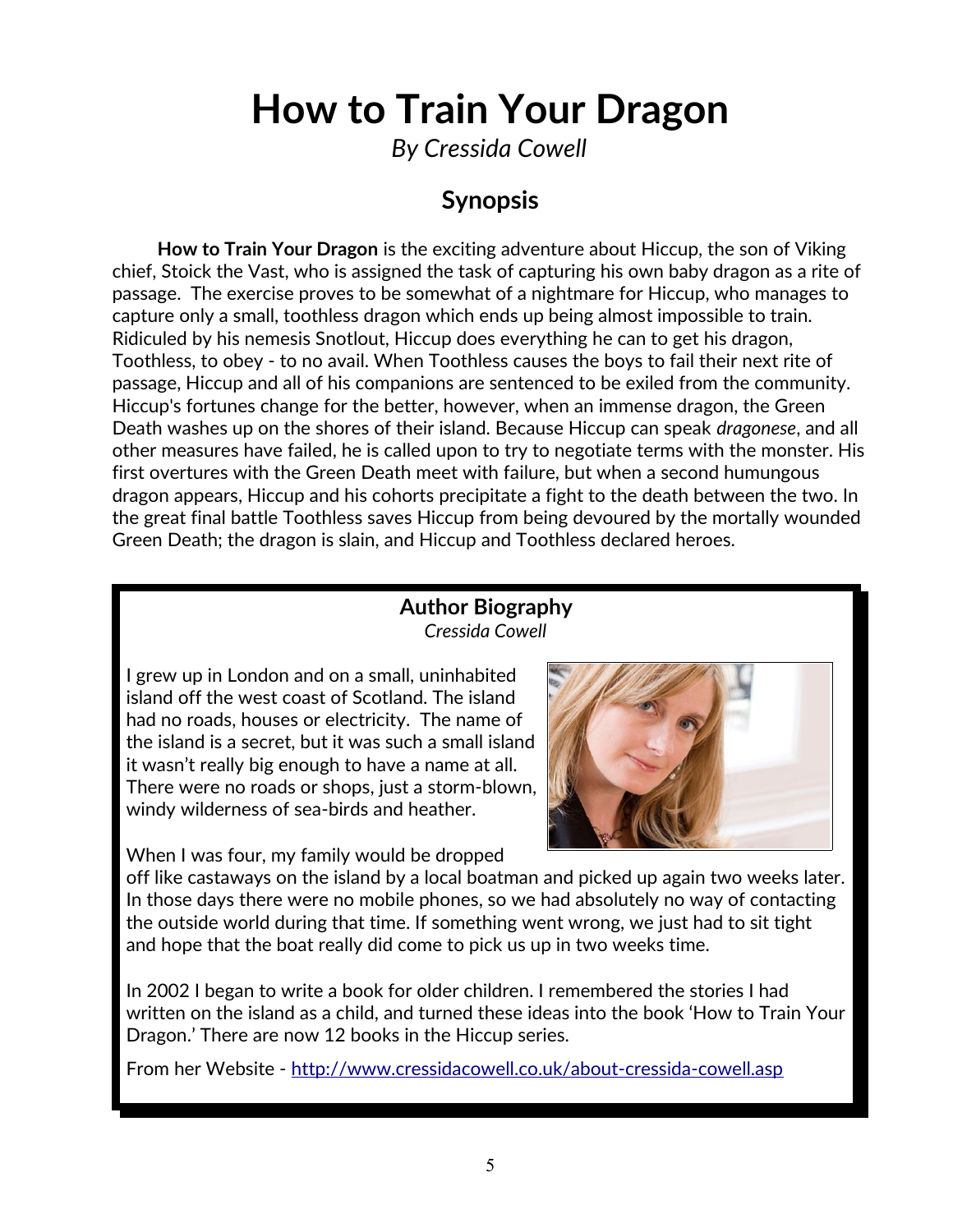*By Cressida Cowell*



## Student Checklist

Student Name

| Assignment | Grade / Level | Comments |
|------------|---------------|----------|
|            |               |          |
|            |               |          |
|            |               |          |
|            |               |          |
|            |               |          |
|            |               |          |
|            |               |          |
|            |               |          |
|            |               |          |
|            |               |          |
|            |               |          |
|            |               |          |
|            |               |          |
|            |               |          |
|            |               |          |
|            |               |          |
|            |               |          |
|            |               |          |
|            |               |          |
|            |               |          |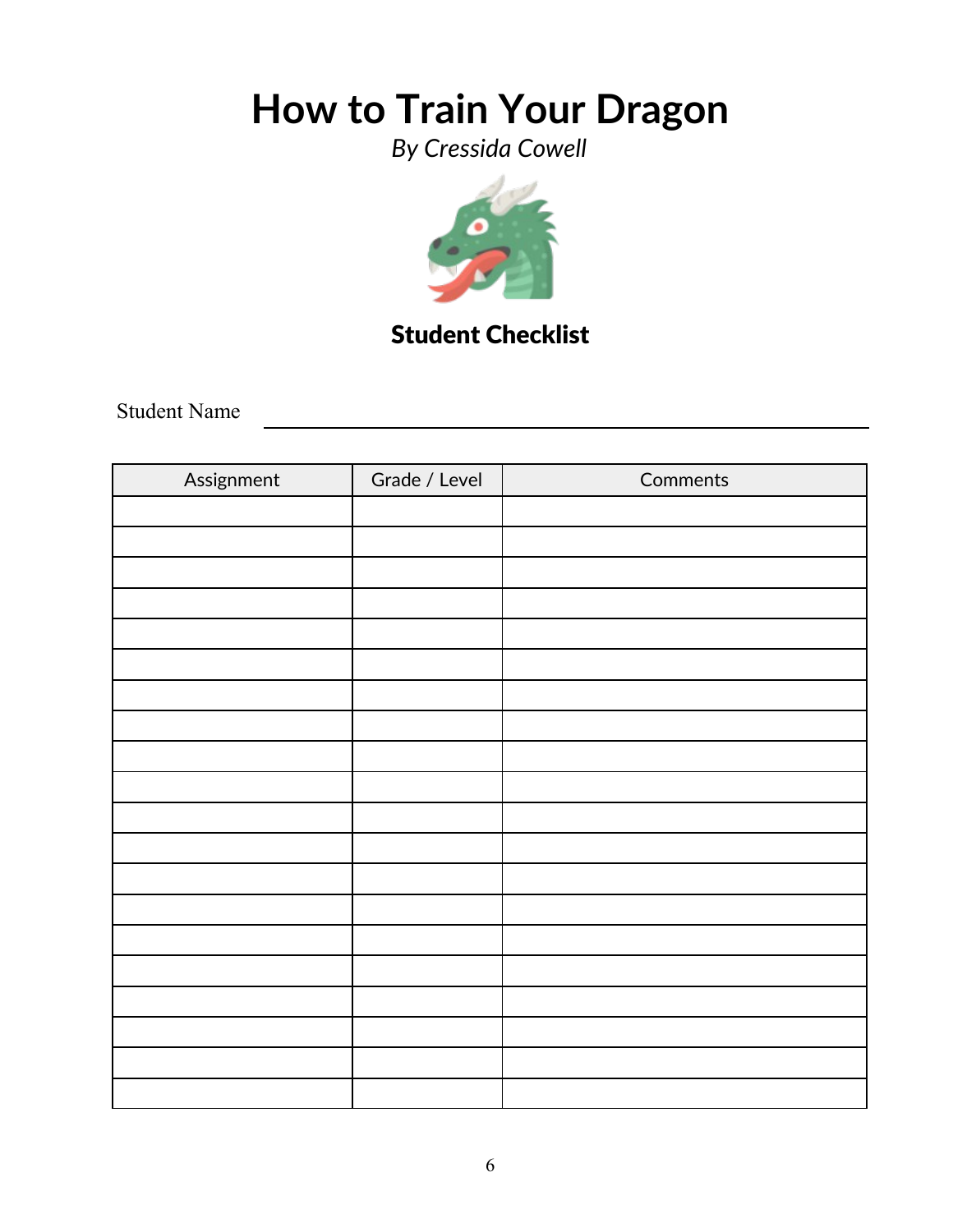

## By Cressida Cowell

Name: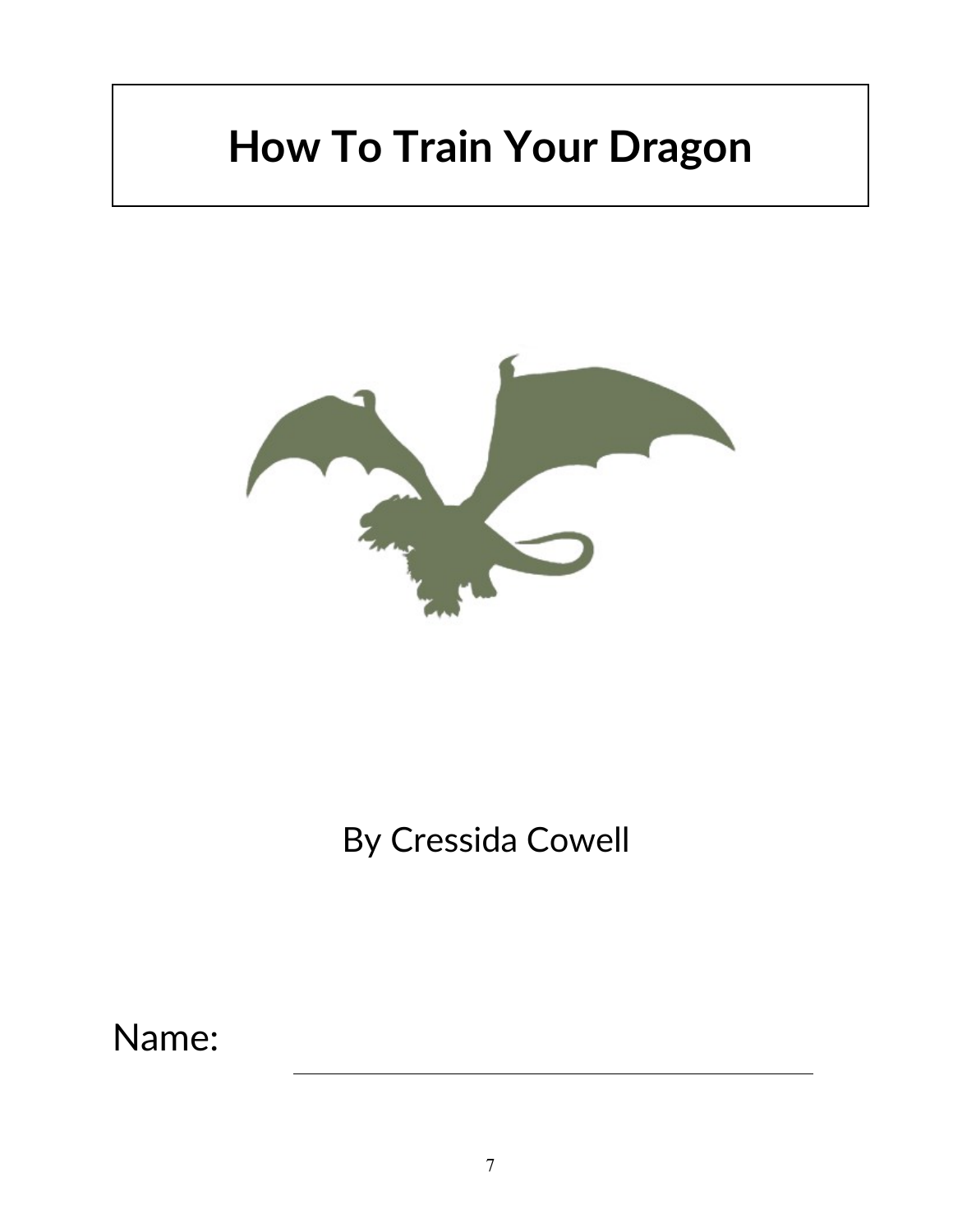*By Cressida Cowell* **Chapters 1 - 2** 

## **Before you read the chapter**:

In the first two chapters the main character, Hiccup, is confronted with a difficult challenge and one that he must endure in the face of ridicule from other boys. Describe a time in your own life when you were faced with a difficult challenge - one that not everyone thought you would have success. Did this make it easier or more difficult? Explain your answer.



### **Vocabulary:**

Choose a word from the list to complete each sentence.

| perilous | <b>claustrophobic</b> | ominous   | linger  | <b>Impressive</b> |
|----------|-----------------------|-----------|---------|-------------------|
| ascent   | penetrate             | cacophony | obliged | initiation        |

- 1. Before being accepted into the club, Sammy first had to pass a difficult 1.
- 2. The sudden \_\_\_\_\_\_\_\_\_\_\_\_\_\_ of noise in the classroom caught Jon completely off guard.
- 3. The dark room and eerie music were \_\_\_\_\_\_\_\_\_\_\_\_\_\_ hints that something bad was about to happen.
- 4. Even Mrs. Gasper found the scores achieved by Rachel on her exams to be most  $\mathcal{L}$  , and the set of the set of the set of the set of the set of the set of the set of the set of the set of the set of the set of the set of the set of the set of the set of the set of the set of the set of the set
- 5. Don't \_\_\_\_\_\_\_\_\_\_\_\_ too long in front of the arena or the police will ask you to move.
- 6. "I hope you don't feel \_\_\_\_\_\_\_\_\_\_\_\_\_\_\_\_ to donate any money to the fund," the principal said.
- 7. The journey into the dragon's lair was more \_\_\_\_\_\_\_\_\_\_\_\_\_ than Hiccup had imagined.
- 8. The \_\_\_\_\_\_\_\_\_\_\_\_\_ to Juliet's second floor window took Romeo most of the evening.
- 9. Being trapped in the locked closet made Jordan feel very \_\_\_\_\_\_\_\_\_\_\_\_.
- 10. Do you think you can \_\_\_\_\_\_\_\_\_\_\_\_\_\_\_\_\_ the inner sanctions of the White House?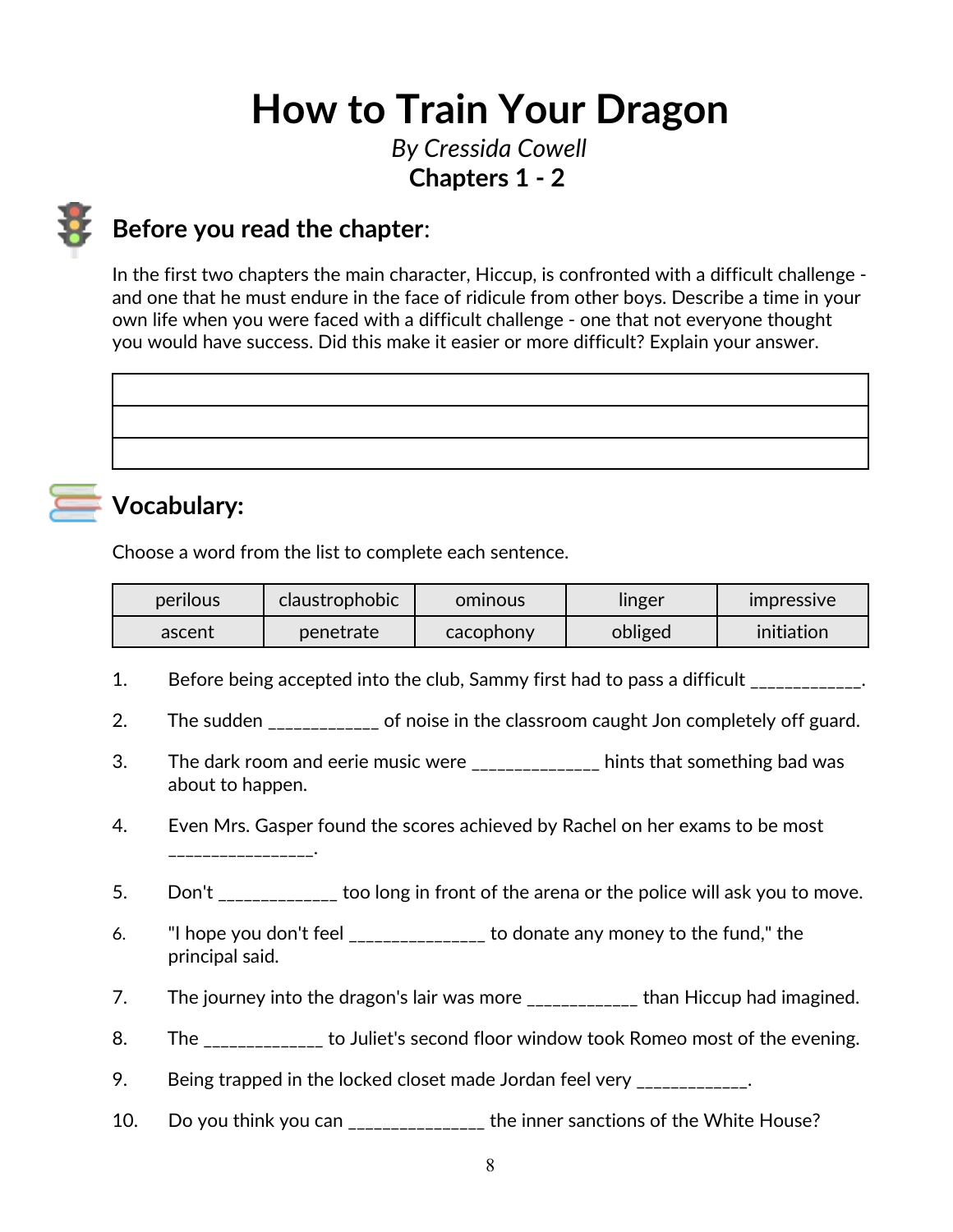

- 1. Describe the **setting** of the first two chapters. Keep in mind that it includes place and time.
- 2. Investigate: In Chapter One Gobber the Belch states that the next boy who speaks will have to eat **limpets** for the next three weeks. Using resources in your school library or on the Internet, research two interesting facts about this type of snail.

- 3. Although Gobber informs the boys that there are three parts to the *Dragon Initiation Test*, we learn only about the first part in Chapter One. What is it?
- 4. Hiccup and his friends seem to be a rather fascinating bunch of boys. Using information provided by the author, or which you have surmised from the story, list one descriptive item for each boy (personality or physical description).

| Hiccup                  |  |
|-------------------------|--|
| Snotlout                |  |
| Speedifist              |  |
| <b>Fishlegs</b>         |  |
| Dogsbreath the Duhbrain |  |

 b. In every good story there is a **protagonist** (good guy) and an **antagonist** (bad guy). It is evident that Hiccup is the protagonist of this novel, but who is the main antagonist? Why did you choose this character?

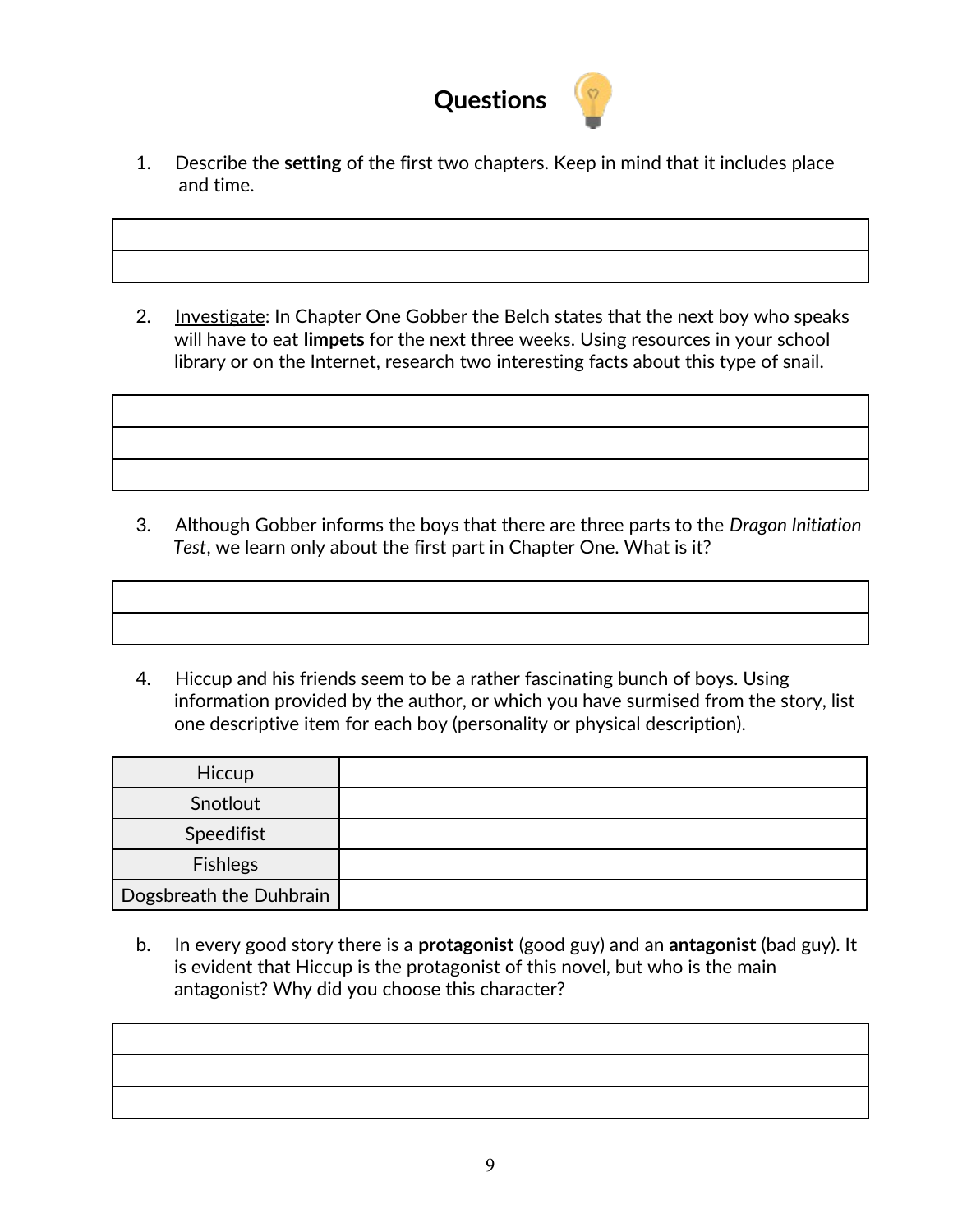- 5. Which particular type of dragon was most sought-after because of its scariness and extra-extendable claws?
- 6. Hiccup was "special" because his father, \_\_\_\_\_\_\_\_\_\_ the Vast, was chief of the

\_\_\_\_\_\_\_\_\_\_\_\_\_ \_\_\_\_\_\_\_\_\_\_\_\_\_\_\_ tribe.

What relation was Snotlout to Hiccup?

7. Match each dragon with the proper description:

| <b>Flamehuffers</b>        | Ugly, slow and stupid.                |
|----------------------------|---------------------------------------|
| <b>Basic Brown</b>         | Gave off extra little bursts of light |
| Gronckle                   | Can only belong to the son of a chief |
| <b>Monstrous Nightmare</b> | Poor hunter but easy to train         |

 8. By the end of Chapter Two we are getting to know Hiccup fairly well. Give proof of the following two character traits that we see in him from this chapter:

|    | a)   his unselfishness $\vert$ |  |
|----|--------------------------------|--|
|    |                                |  |
| b) |                                |  |
|    | his bravery                    |  |

 9. A *cliffhanger* is a device used by the author to keep the reader in suspense. How is this true of Chapter Two's conclusion?

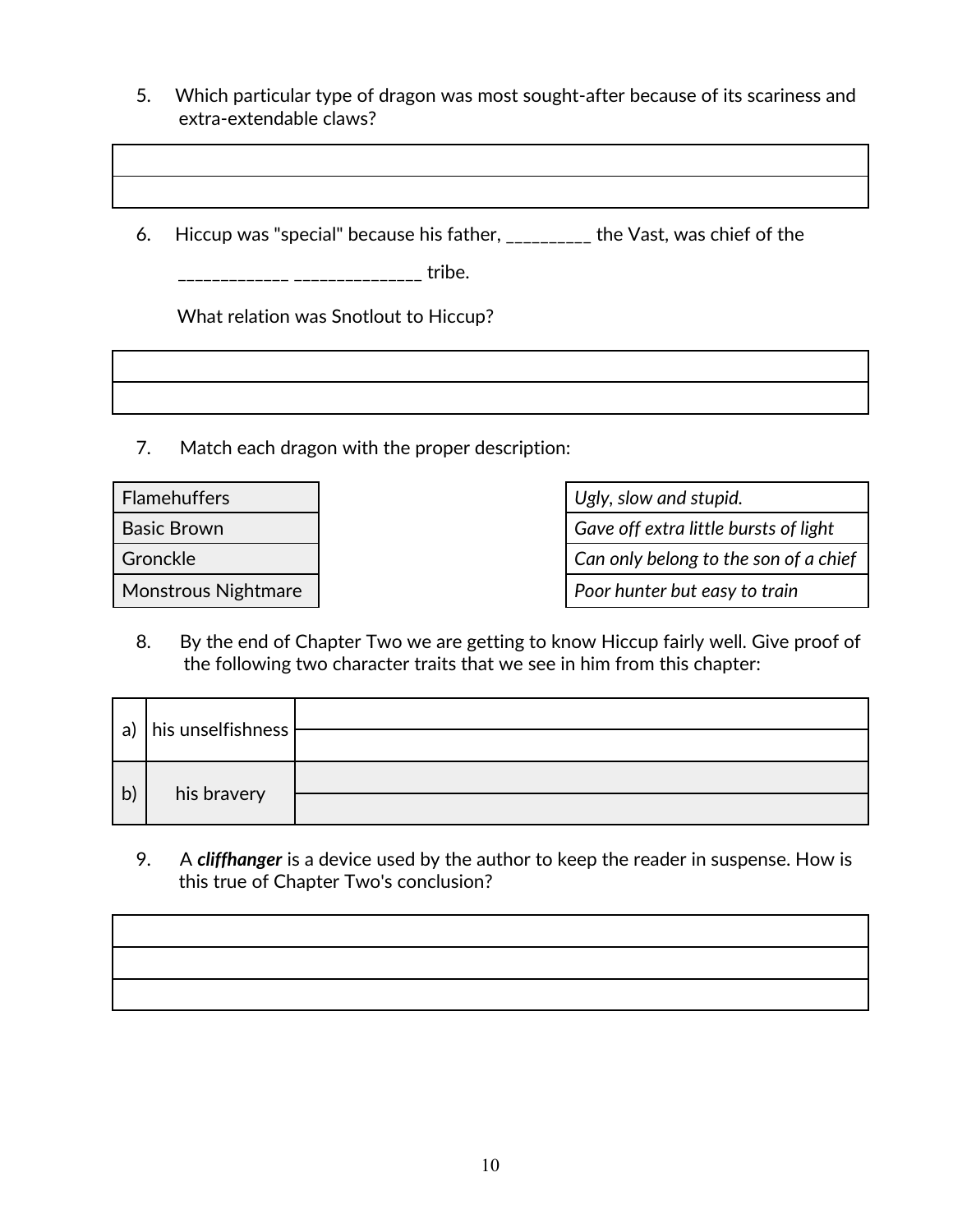## **Language Activities**





**B**. A **simile** is a comparison of two things using the words *like* or *as*. An example of a simile from these chapters is*: Fishlegs had a squint that made him as blind as a jellyfish.*

What two things are being compared? \_\_\_\_\_\_\_\_\_\_\_\_\_\_ and \_\_\_\_\_\_\_\_\_\_\_\_\_\_\_\_\_\_

Invent your own simile comparing the following subject with something appropriate:

a) an angry dragon \_\_\_\_\_\_\_\_\_\_\_\_\_\_\_\_\_\_\_\_\_\_\_\_\_\_\_\_\_\_\_\_\_\_\_\_\_\_\_\_\_\_\_\_\_\_\_\_\_\_\_\_\_\_\_\_\_\_\_\_

**C**. Place the following words from these chapters in **alphabetical order**.

| <b>Berk</b> | 1.  |
|-------------|-----|
| bleak       | 2.  |
| bleakest    | 3.  |
| boys        | 4.  |
| bellowed    | 5.  |
| Belch       | 6.  |
| become      | 7.  |
| basic       | 8.  |
| beast       | 9.  |
| be          | 10. |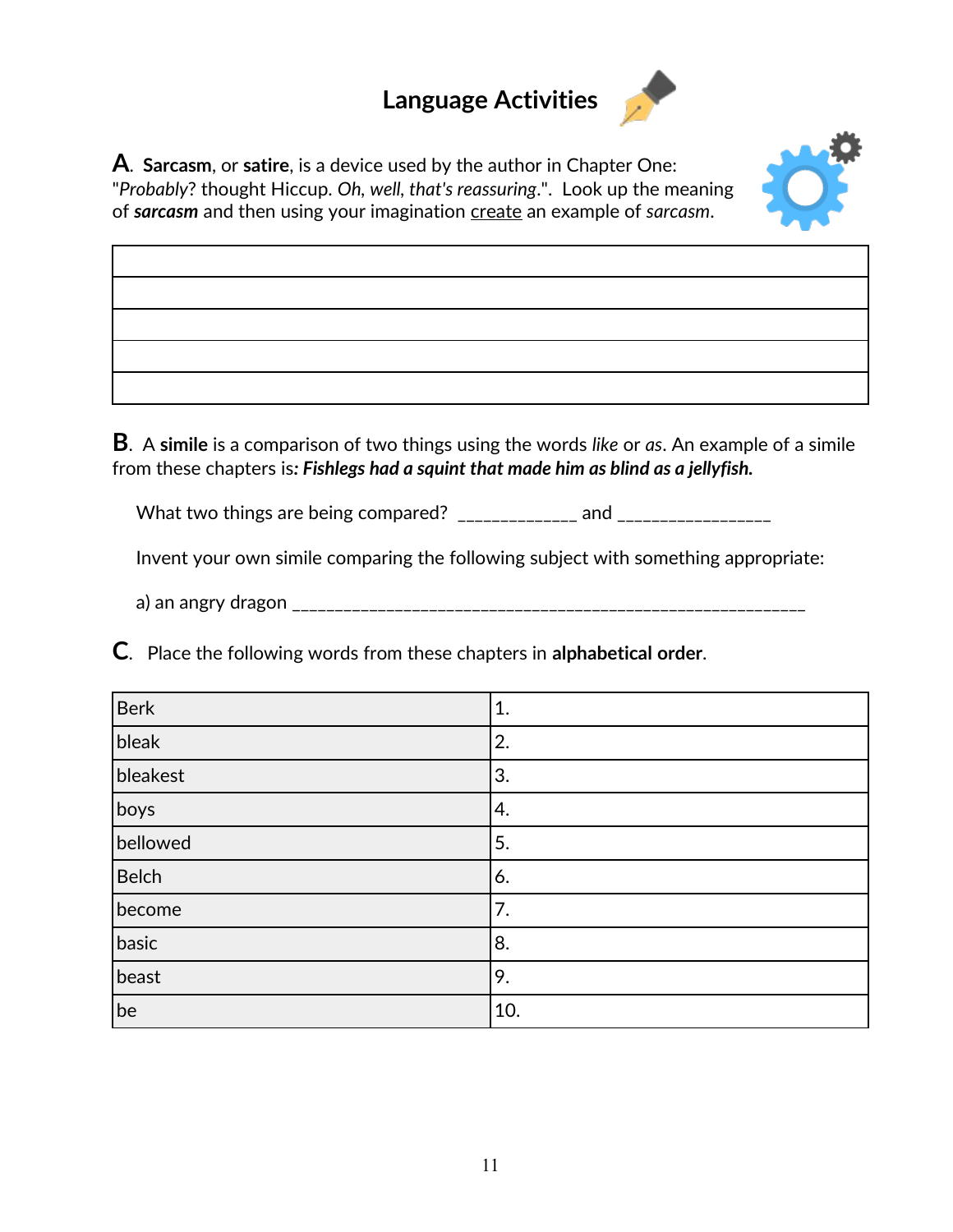## **D. The Quatrain Poem.**

The **quatrain** is a popular form of rhymed verse. It is a poem of four lines, is usually light and can be humorous. The following quatrain is the first four lines from a poem called *My Ugly Dragon,* written by the acclaimed poet, Atrocious Halitosis.

*I found him in a cave one day, Guarding a treasure by Collins' Bay. Rather than slay the ugly thing, I rode him home and made him king.*



Various rhyming schemes make up a quatrain poem. As you can see, the above four lines have a rhyming scheme of **A – A – B – B** Other rhyming schemes include: ABAB, AAAA, AABA, ABBA, ABBB, and AAAB.

Your task is to write your own quatrain poem. You may choose a rhyming scheme that fits with your own personal creation. The theme should have something to do with the themes established in the first seven chapters of our novel*.*

### **The Quatrain Poem**

Now create your own Quatrain Poem. Your poem must follow the format of a quatrain poem described above (and must rhyme).

**Title**: \_\_\_\_\_\_\_\_\_\_\_\_\_\_\_\_\_\_\_\_\_\_\_\_\_\_\_\_\_\_\_\_\_\_\_\_\_\_\_\_\_\_\_\_\_\_\_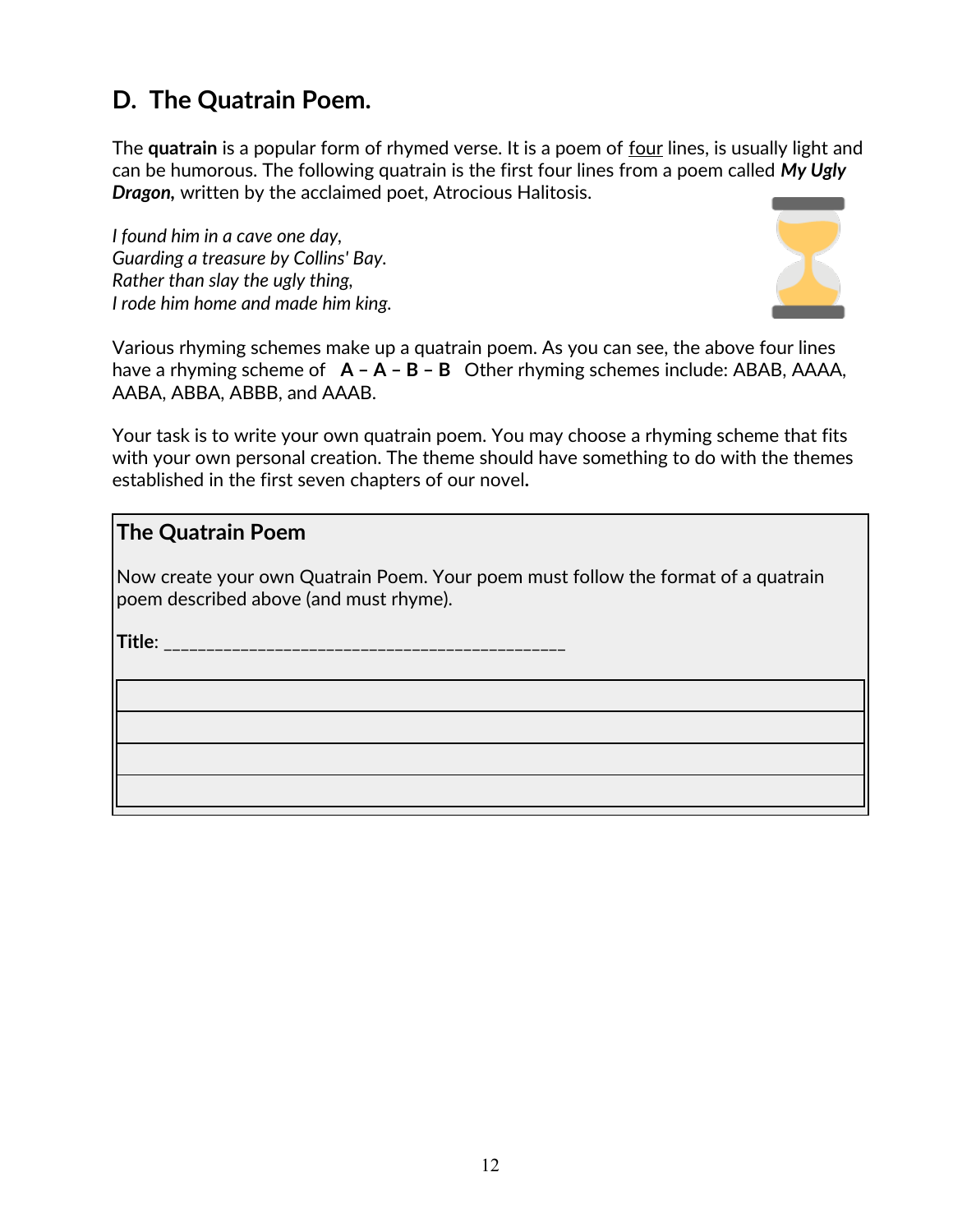## **Extension Activities**

**A**. **Investigate**: Norse mythology plays an important part of this novel. The first two chapters alone reveal a number of famous fictional characters from mythology. Using resources in your school library or on the Internet, investigate two of the following from this section, briefly describing each.



| Woden    |  |
|----------|--|
| Thor     |  |
| Valhalla |  |
| Loki     |  |

### **B. Collector's Cards**

Sports Cards have been a very popular collector's item for nearly a hundred years. A Willie Mays 1952 Topps rookie card is worth nearly \$3000.00 today.

Wouldn't it be great if a series of Collectors Cards were issued celebrating some of the most famous Vikings – both historical and fictitious? Famous Vikings have included such notorious characters as **Erik the Red, Leif Eriksson, Gardar Svavarsson**  (discovered Iceland), **Guthrum** (discovered England), **Ingvar the Far-Traveled, Eric Bloodaxe, Bjon Ironside, Egil Skallagrimsson** among many others. Using resources in your school library or on the Internet, research one of the Vikings from this list or one approved by your teacher.



**Design a card for your choice of Viking. The front of the card should feature a colored picture of the Viking, and the back should include at least four fascinating facts about him/her, i.e. birthplace, accomplishments, etc.**